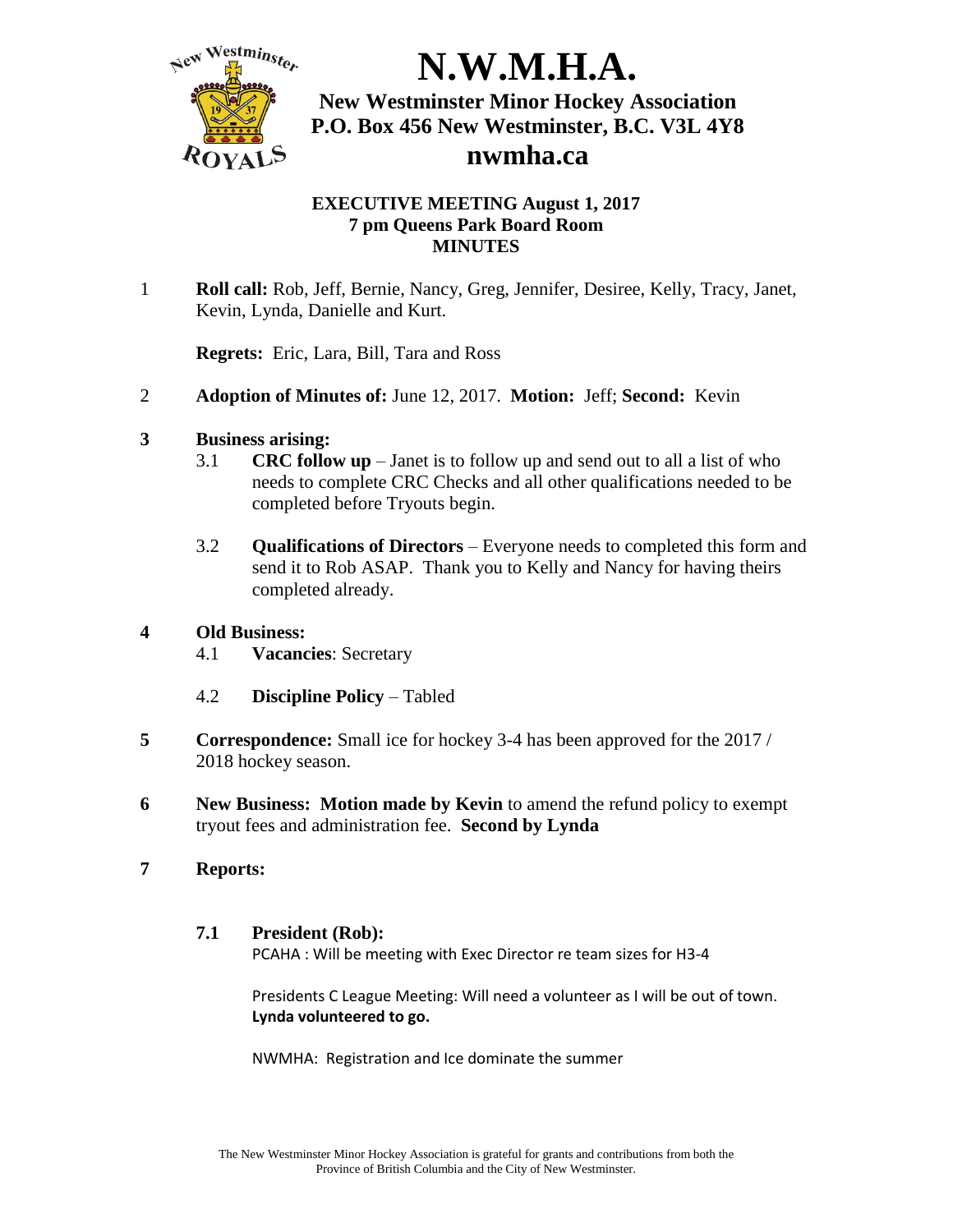

#### **7.2 1 st Vice President (Bernie):**

- registration banners were up last 2 weeks of June.

-contacted a few sponsors: Key Westwayfair etc. Will follow up especially with The Hockey Shop.

#### **7.3 2 nd Vice President (Desiree):**

Confirmed dates for Up Coming Tournaments:

**Herb House** (Midget): December  $27<sup>th</sup> - 30<sup>th</sup>$ . Al Hughes & Bobby Love (PeeWee & Atom): March  $17<sup>th</sup> - 20<sup>th</sup>$ .

All Tournament Sanction Numbers are in.

7.4 **3 rd Vice President (Tracy):** Nothing to Report

#### 7.5 **Treasurer (Kurt):**

Please see attached June 30, 2017 operating statement. I will complete July 31, 2017 operating statement and circulate on August 1, 2017.

In June 2017, our application was approved and received the BC Gaming Grant of \$72,650.

#### 7.6 **Registrar (Janet):**

Registration push required, list to all DM's H1 – 13 registered H2 – 11 registered H3 – 21 registered H4 – 39 registered ATOM – 53 skaters & 4 goalies PeeWee – 54 Skaters & 3 goalies Bantam – 41 skaters  $\&$  6 goalies Midget – 75 skaters & 8 goalies Juvenile – 5 skaters & 1 goalie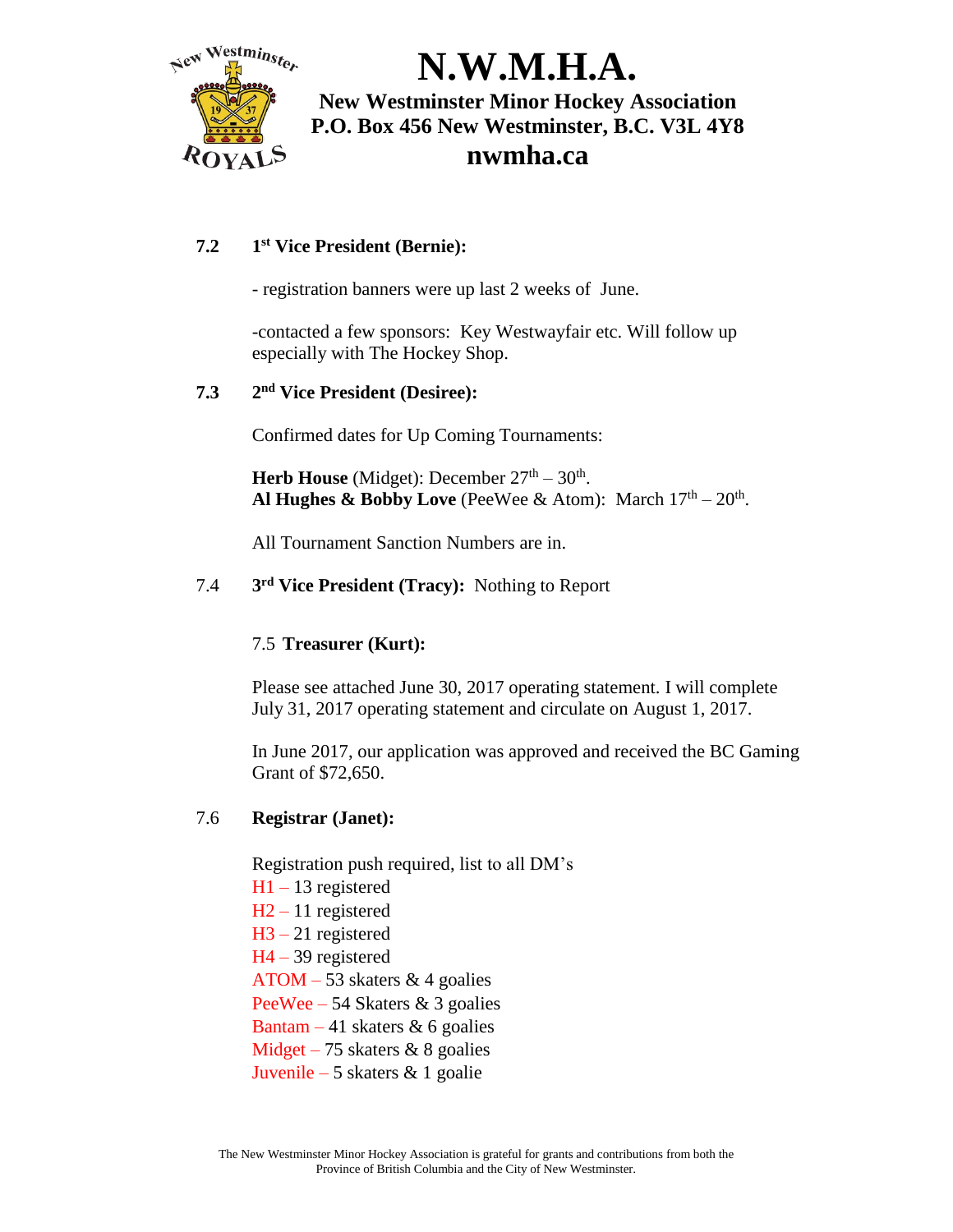

#### 7.7 **Secretary (Vacant):**

All Meetings in the Board Room unless otherwise indicated: Sept 12, **Tuesday** Oct 16, Monday **(new North Meeting Room 1)** Nov 20, Monday **(new North Meeting Room 1)** Dec 11, Monday Jan 15, 2018 Monday Feb 19, Monday Mar 12, Monday April 16, Monday May 14, Monday June 11, Monday Aug 1, **Wednesday**

#### 7.8 **Coach Coordinator (Jeff):**

#### **Pre Skates:**

Let me know if you need help getting coaches, and a reminder to ask goalies to stay for both ice times. Makes it a lot more fun.....

#### **Try outs:**

I will be sending out a Google doc to my list, Asking for help and letting them know, what is needed for on ice and behind the bench. Plus a reminder that no parents can be behind the bench or on the ice for their kids division.

Will be sending out the tryout schedule in two weeks.

Playing with ice times for the Midget division. I am wanting one more skills session.

#### **Coaching Mentor update:**

Little to no response, I will be sending out emails and trying to re-engage with some of the older kids a season starts.

#### **Veit Review**

Ron And I Have spoken and have set up the needs for this upcoming season and tryouts.This season they will attend the goalie session with two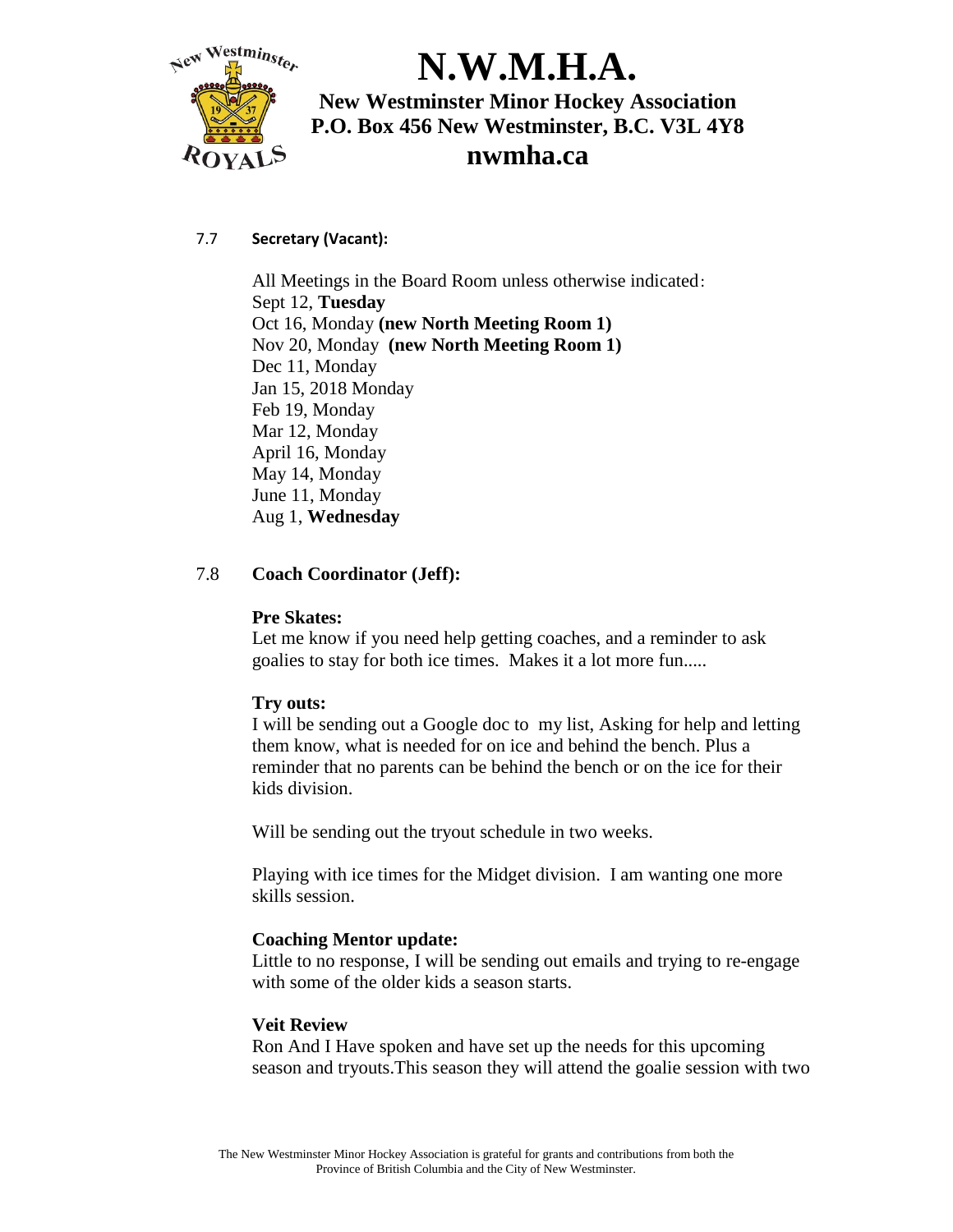

on ice helpers, Shooter provided by the Midget division. They will also be out to one game to give a better evaluation.

### **RPM Review**

#### **Summer**

- Pre Ice for Hockey  $1-2$
- Checking Clinics prior to the evaluations
- Rep Player Evaluations For your association all Divisions Rory will be in Attendance this season, and help provide a better knowledge of the players to the Rep coaches.

#### **In-season (Fall/Winter)**

Hockey 1-4 Power Skating Puck Skills and Coach Mentoring (Tues & Sat) weekly

Power Skating A/P & B/M (Wednesdays) weekly Will go over a couple other details, to help out coaches in the in season training.

#### **In-season (Fall/Winter) Coach Mentoring & Player Development**

They attend each teams on ice practice sessions on a bi-weekly basis – providing as requested the technical skills the coaches struggle with. We also have open dialogue with the coaches and support the coach on ice further developing his technical understanding of all skills. We will be looking at having RPM Run 30 minutes of each of the practices in coordination with the coach to help further develop the coaches and assist coaches. This will below Pee Wee C and lower. One of the biggest things RPM feels is they are not being use to the fullest. and in allowing them to use 30 minutes they can step in and show how to use the ice, assist coaches, multi task without feeling they are showing up the coach or the staff on the ice. This will be brought up and discussed in the coaches meeting'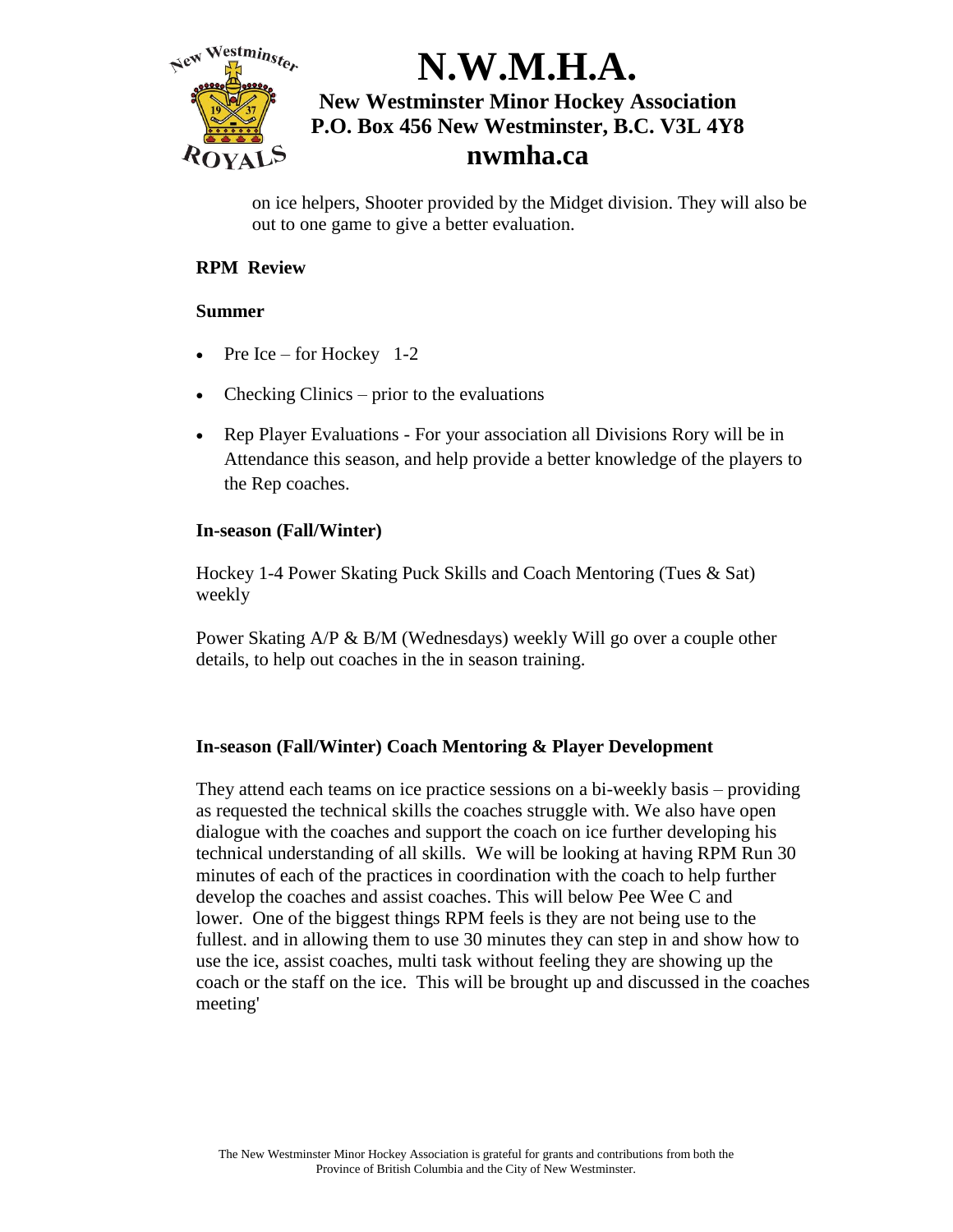

Both RPM and Veit have stressed the need for better communication on getting the programs used. And I have told them that there be multi emails from me as well as from each DM with the lead up to the start and a weekly reminder for goalies.

### **Coaches Meeting**:

Mid to Late Sept.

invited Rpm.

Head Reference.

**Rep Coaches** update, I have sent them an email to start looking at early Tournaments, as well they be given the Pre-skates and tryouts.

I will be asking the Bantam Coaches to be at the Hitting clinic and all of them to help out with the pre-skates.

## **7.9 Equipment Manager (Kevin):**

New jerseys on order for Atom through Bantam. Matching (semi custom) socks for this year may be too expensive, yet to be determined. Jerseys for H1 – H4 are roughly \$44.50 each. Proposing a total of 126 (total is \$5607.00 or \$6280.00 including taxs) Likely we will be using Timbits jerseys for one more season.

Tim Hortons changed policy and jerseys so we are not wanting to continue using their jerseys.

**Motion made by Kevin** to purchase new jerseys for H1 – H4; **Second by Kurt.**

Discussion on sponsors for teams. To sponsor a team it is \$500. That includes your crest on the jerseys and advertising in all the programs for the tournaments and also advertising tweets.

**7.10 Ice Allocator (Lynda):** Ice slots have been completed for the tournaments. Will be sending out ice times for regular season practices and games with in the last two weeks of August.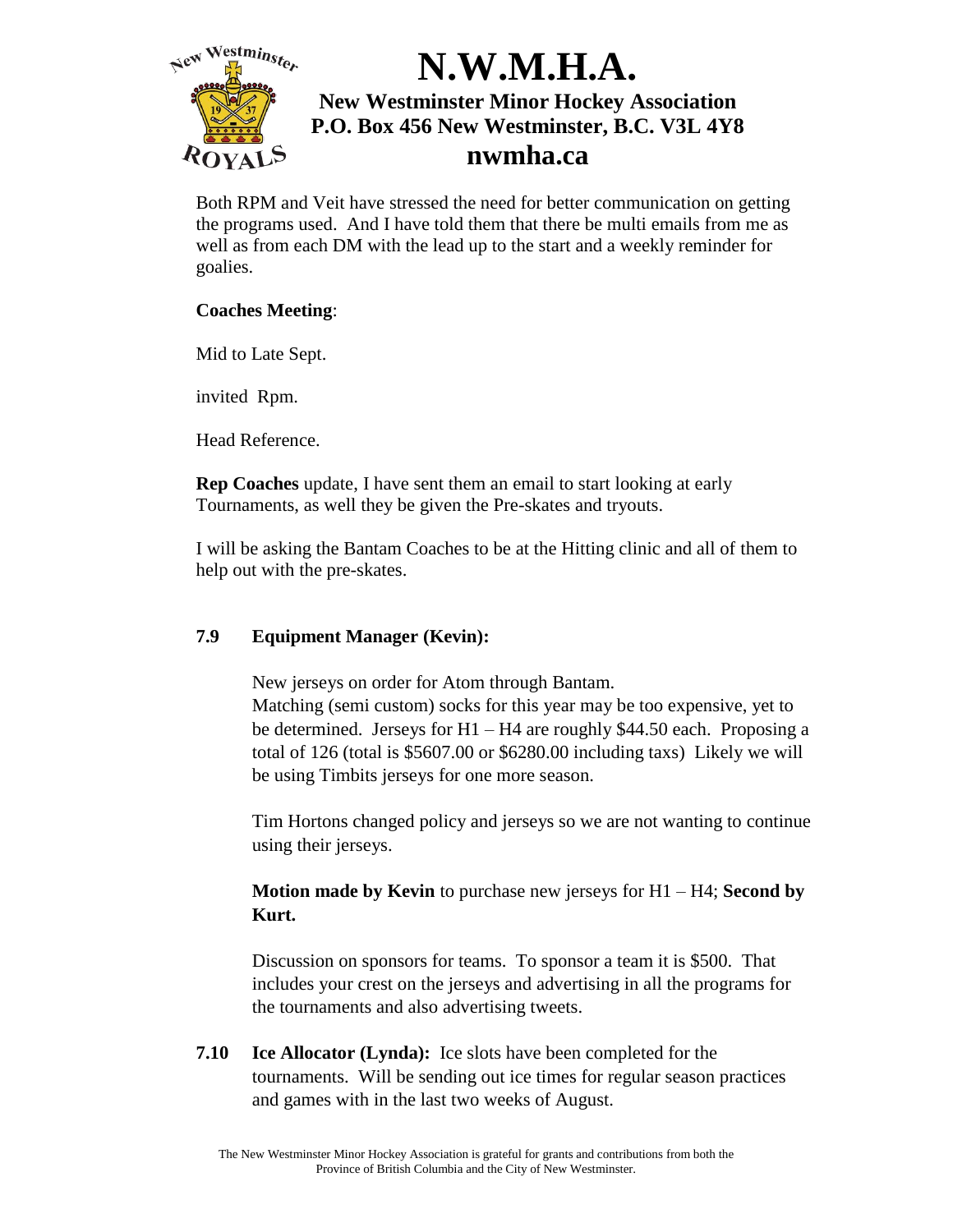

## **7.11 Referee-in-Chief (Bill):**

- Completed Letter of Invitation to be sent out to 2nd year Pee Wee players, Bantam division and possibly Midget division. Need to distribute through Division Managers with mailing list from Registrar. Have placed on Website.
- Next is to work on letter for returning officials. Will work with Kelly on mailing lists.
- Consider the weekend away for the BC Hockey AGM as a success while networking and making good contacts with other Association RICs.
- Officiating Seminar not quite what I was expecting but was able to gain some information that can be used to help develop a program for our local officials.
- Looking for additional ice to be requested for officiating development Potential  $2 - 4$  ice slots depending upon availability, can be at any time including early mornings.
- Program development to be similar to that which was done two  $(2)$  years ago but to be implemented in a different way.
- Potentially start with first years and possible second and third years.
- Will try to avoid the pitfalls of previous program such as making program mandatory for all officials with NWHMA as their home association from the initial program start.
- Look forward to reestablishing a development program for our officials that hopefully future RICs will be able to build upon.
- Have started working on a verbal presentation for the coaches' meeting in the fall.

## **7.12 Referee Allocator (Kelly):**

-Over the past few weeks I have been working with a group of young players from Korea that have come over to play hockey against anyone who want to play them at 8 Rinks. It has been fun watching them play. They have also been playing against a few of our own New West kids on a team that was just thrown together.

-I have put in a request for a new referee clinic. I have asked for dates between September  $15<sup>th</sup>$  and October  $15<sup>th</sup>$ . It is just a waiting game now. -I have been invited to attend a pre-season referee clinic hosted by the Vancouver Association RIC to meet some of the referees that I will be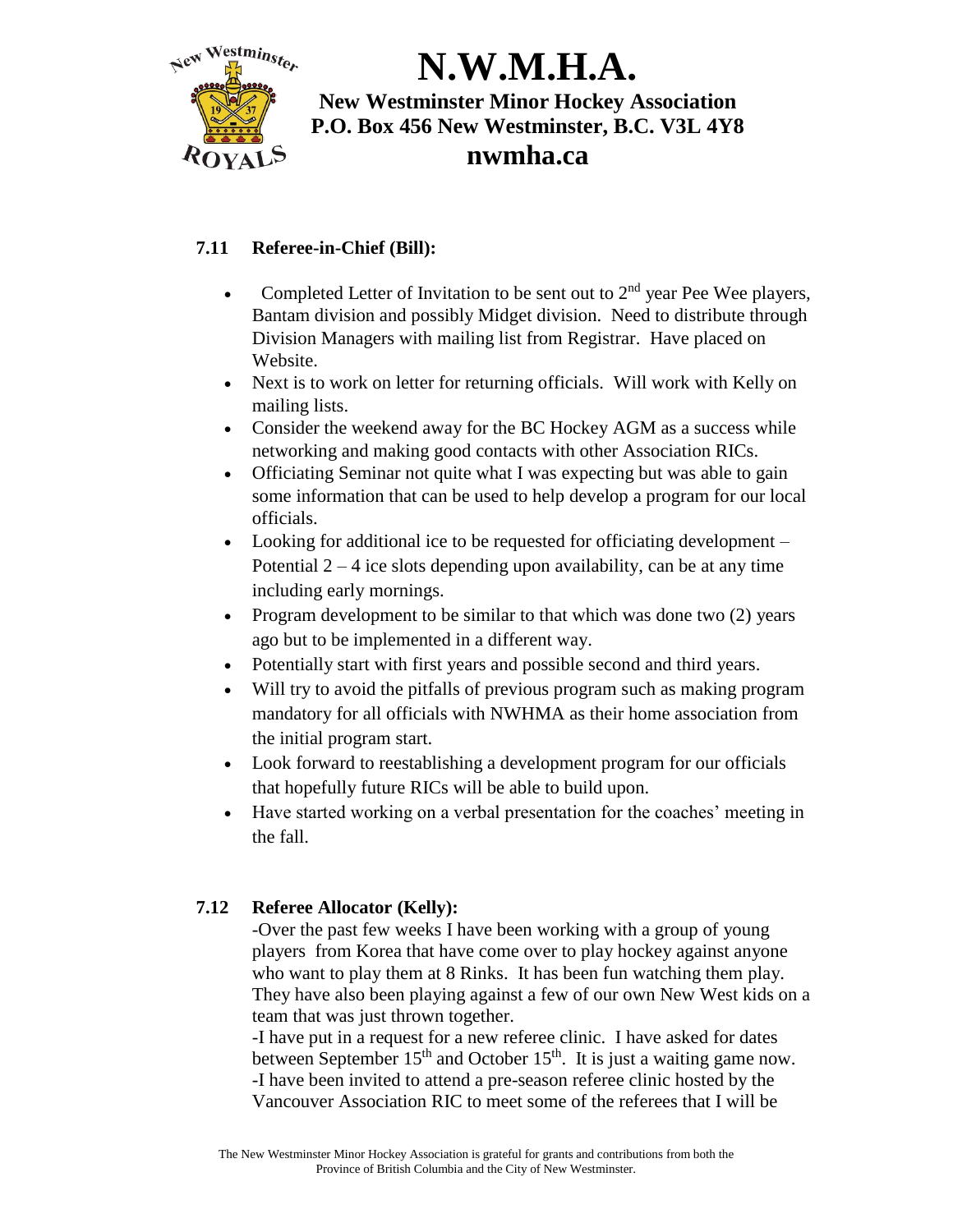

working with over the upcoming season at the Bantam level and will be attending that.

-There are no clinics up on the website yet for returning officials so I have not been in contact with any of the officials. I am expecting they will be up in the next few weeks.

-I did send out a reminder to all officials 18 years and older to remind them that they are required to do a Criminal Record Check or they will not be allowed to register for a recertification course.

### **7.13 Division Managers:**

### **7.13.1 H1-2 ( Eric ):**

Janet will have the latest enrollment numbers but I think we are in good shape for H1 and H2. I have a number of interested volunteers. We will be on vacation so I wont be able to make the August 19th H1 and H2 open skate. I am not sure what my responsibility is for that - am I just introducing myself and soliciting volunteers? Just need to know so I can arrange someone to coordinate for me that day.

#### **7.13.2 H3-4 (Tara):**

#### **H3**

To date there are 21 players registered. I've been in contact with 2 other families who are considering signing their kids up to play.

**Question:** Can we form 1 team for this upcoming season? Other associations have rosters of 25. Why can't we do this?

#### **H4**

To date we have 38 players however 1 player is pulling out and the reason was not disclosed although there has been some talk that the family has chosen to send this player to BWC.

Out of all the players from last year all have re-registered with the exception of one player who has gone to BWC and now this other family.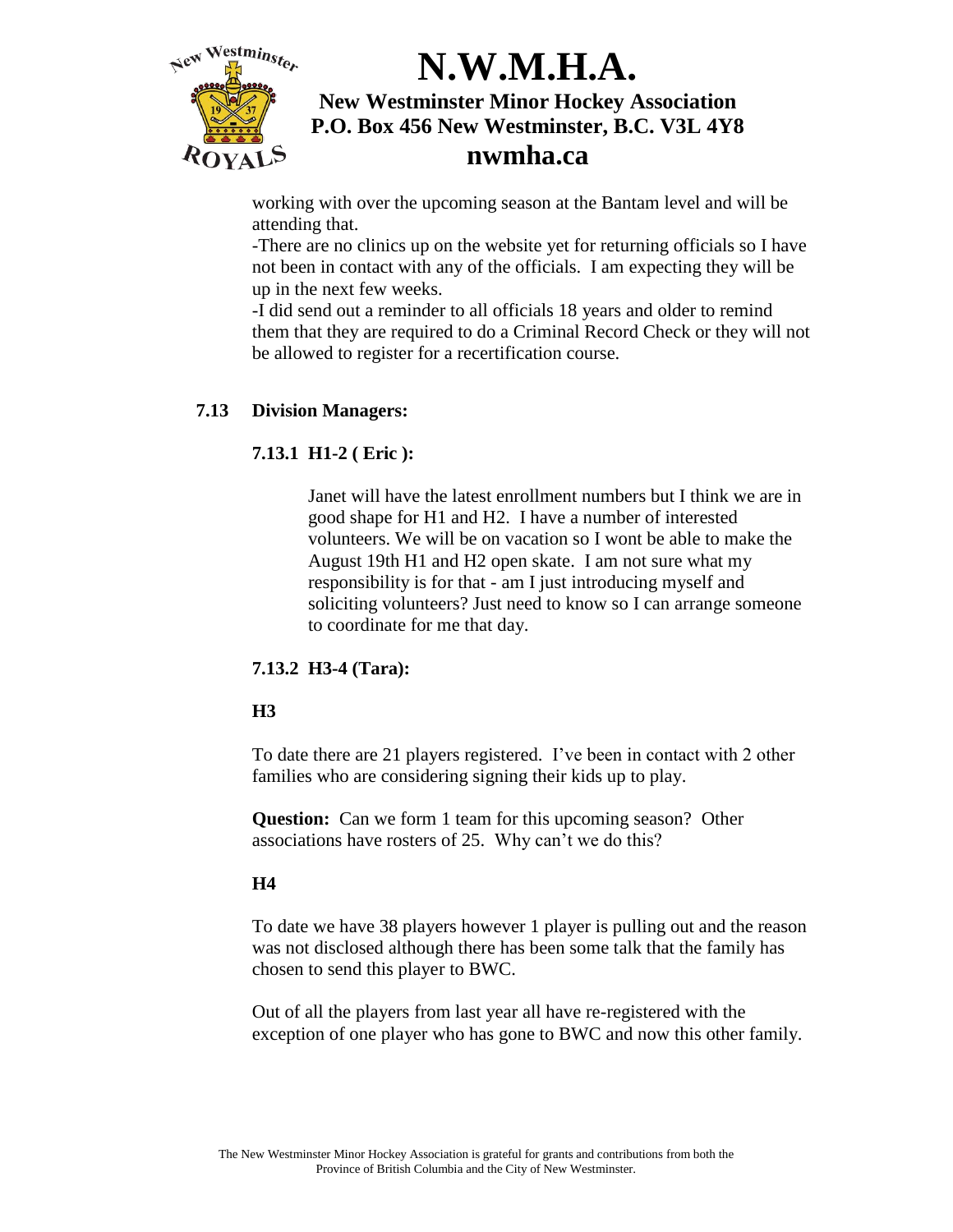

#### **H3&H4 Pre-Skates**

I'm working on getting coaches and assistants to help out with the preskates. Aug.  $20^{th}$  and Aug.  $27^{th}$  are dates that most coaches/assistants are away for so I'm having a hard time trying to find helpers for those dates. I do have a coach to lead all the practices but I'm looking for more on ice help as there could be up to 50 kids on the ice for any given pre-skate.

Our family is away from Aug.  $9-21<sup>st</sup>$  and we are unavailable to help with the pre-skate on Aug.  $27<sup>th</sup>$ . We will be there for Sept.  $1<sup>st</sup>$ .

### **7.13.3 Atom (Lara):**

Late June: Registration reminder emails were sent. July: A Warm up skate email sent. An additional try-out email was sent to outline briefly the process and the dates. Numbers as best I can tell 4-5 goalies, 47-48 players, 36 trying out for rep, 22 new to try out process

### **7.13.4 Peewee (Nancy):**

To date we have 51 players registered and 5 goalies. Unfortunately, 1 player has put in a request to withdraw for the upcoming season and another player (goalie) may transfer to BWC. On the bright side, we do have a handful of players from outside of New Westminster that have expressed interest in playing here – this is still a work in progress. I am expecting 6 -7 players to register before the start of the season. I have followed up with the parents and the response has been positive.

I am confident that the 8 remaining players will register and we will have a total of 65 players, including goalies for the upcoming season.

#### **7.13.05 Bantam (Danielle):**

```
 Numbers as they currently stand.
   Players: 37
   Goalies: 6
Am waiting for 2 more players to let me know if 
they are returning. That's a total of 39 
players.
```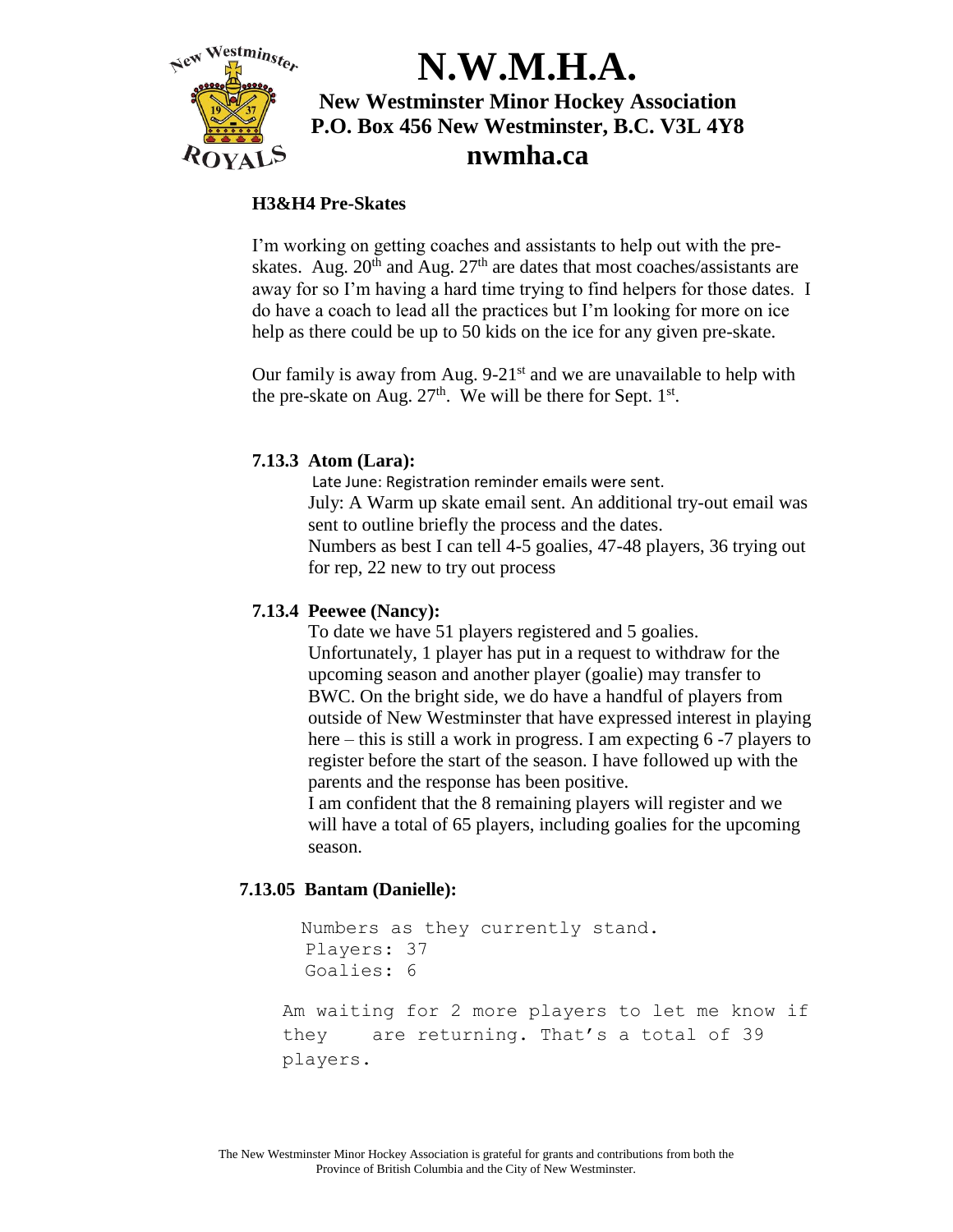

Unfortunately the 2004 group lost 2 players last year when they moved over to full time goalies. Although we had one full time goalie who has moved to player this year.

I know of one goalie in particular who played out for half of last season. Not sure if he would be willing to move back to being a full time player, he is not registered to tryout.

Emails have been sent to families with regards to August / September warm up skates and tryouts.

#### **7.13.6 Midget (Greg):**

-Janet sent me a registration list last week and we had 83 registered 75 skaters, 8 goalies. I have heard of one more skater that plans to register bring the number to 84 with 76 skaters.

-I've been sending out emails to the registered players with the information available. My most recent email included warm up skates and -Try out ice times. I've included basic info on the Midget tournament, asking people to put it on their calendar and block out the time as the boys will be playing and parents will need to help out if they are in town.

-I've also been sending emails to players that were registered last year but not registered at this point. So very slow regulars have committed, there are still a few stragglers but not many. I think we're pretty close to where we're going to be.

-Right now, we show 46 players signed up for Rep Tryouts, from the list I can see a few names that will probably tryout but haven't indicated so at this time. Assuming a few will drop out and a few will join in, we'll be at about 46 for tryouts including goalies (4).

-I've had a couple inquires on a  $2<sup>nd</sup>$  rep team. I've told anyone that asks the decision will be made at tryouts based on the talent assessment by the evaluators, coordinator etc...

-I've sent emails asking for coaches to step up, not a great response so far. -I have one parent committed to take a team, but I think his boy is in the mix for an A2 team if we have one, I'm not sure he will want to coach at the A2 level. I don't really know any of the  $3<sup>rd</sup>$  year parents, maybe there are a couple there that will step up.